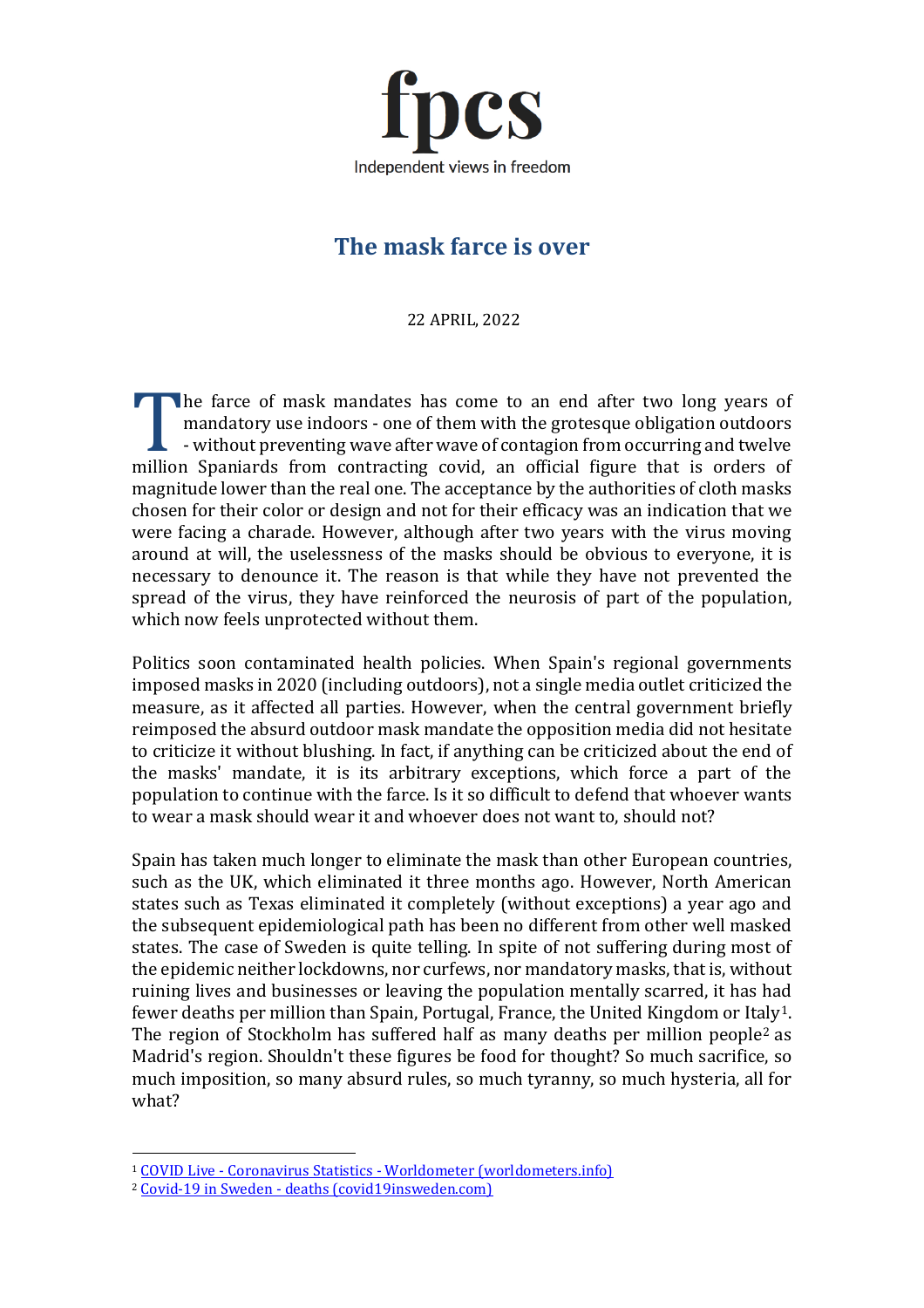

#### **Face masks have not worked**

From the beginning, scientific evidence, initially weak and contradictory, was however skeptical about the real effectiveness of face masks. In March 2020 the Journal of the American Medical Association published that "there is no evidence to suggest that facemasks worn by healthy people are effective  $3$ ", and a robust Cochrane review concluded that "compared with not wearing a facemask, wearing a facemask makes little or no difference in the transmission of influenza-like illness<sup>[4"](#page-1-1)</sup>. We now have real-world data. The first randomized controlled trial (level 1 of scientific evidence) on the actual efficacy of surgical masks against covid, run in Denmark, concluded that their protection was statistically insignificant<sup>[5](#page-1-2)</sup>. On the other hand, in the US there has been no difference in the level of infection between states with mask mandates (black line) and those that have respected the freedom of their citizens (orange line) $6$ :



<span id="page-1-0"></span><sup>3</sup> [Medical Masks | Infectious Diseases | JAMA | JAMA Network](https://jamanetwork.com/journals/jama/fullarticle/2762694)

<span id="page-1-1"></span><sup>4</sup> [¿Las medidas físicas, como el lavado de manos o el uso de mascarillas, detienen o frenan la](https://www.cochrane.org/es/CD006207/ARI_las-medidas-fisicas-como-el-lavado-de-manos-o-el-uso-de-mascarillas-detienen-o-frenan-la-propagacion)  [propagación de los virus respiratorios? | Cochrane](https://www.cochrane.org/es/CD006207/ARI_las-medidas-fisicas-como-el-lavado-de-manos-o-el-uso-de-mascarillas-detienen-o-frenan-la-propagacion)

<span id="page-1-2"></span><sup>5</sup> [Effectiveness of Adding a Mask Recommendation to Other Public Health Measures to Prevent](https://www.acpjournals.org/doi/10.7326/M20-6817)  [SARS-CoV-2 Infection in Danish Mask Wearers: A Randomized Controlled Trial: Annals of Internal](https://www.acpjournals.org/doi/10.7326/M20-6817)  [Medicine: Vol 174, No 3 \(acpjournals.org\)](https://www.acpjournals.org/doi/10.7326/M20-6817)

<span id="page-1-3"></span><sup>6</sup> [Federal Judge Declares Enforcement of Mask Mandates on Public Transport Unlawful –](https://dailysceptic.org/2022/04/19/federal-judge-declares-enforcement-of-mask-mandates-on-public-transport-unlawful/) The Daily [Sceptic](https://dailysceptic.org/2022/04/19/federal-judge-declares-enforcement-of-mask-mandates-on-public-transport-unlawful/)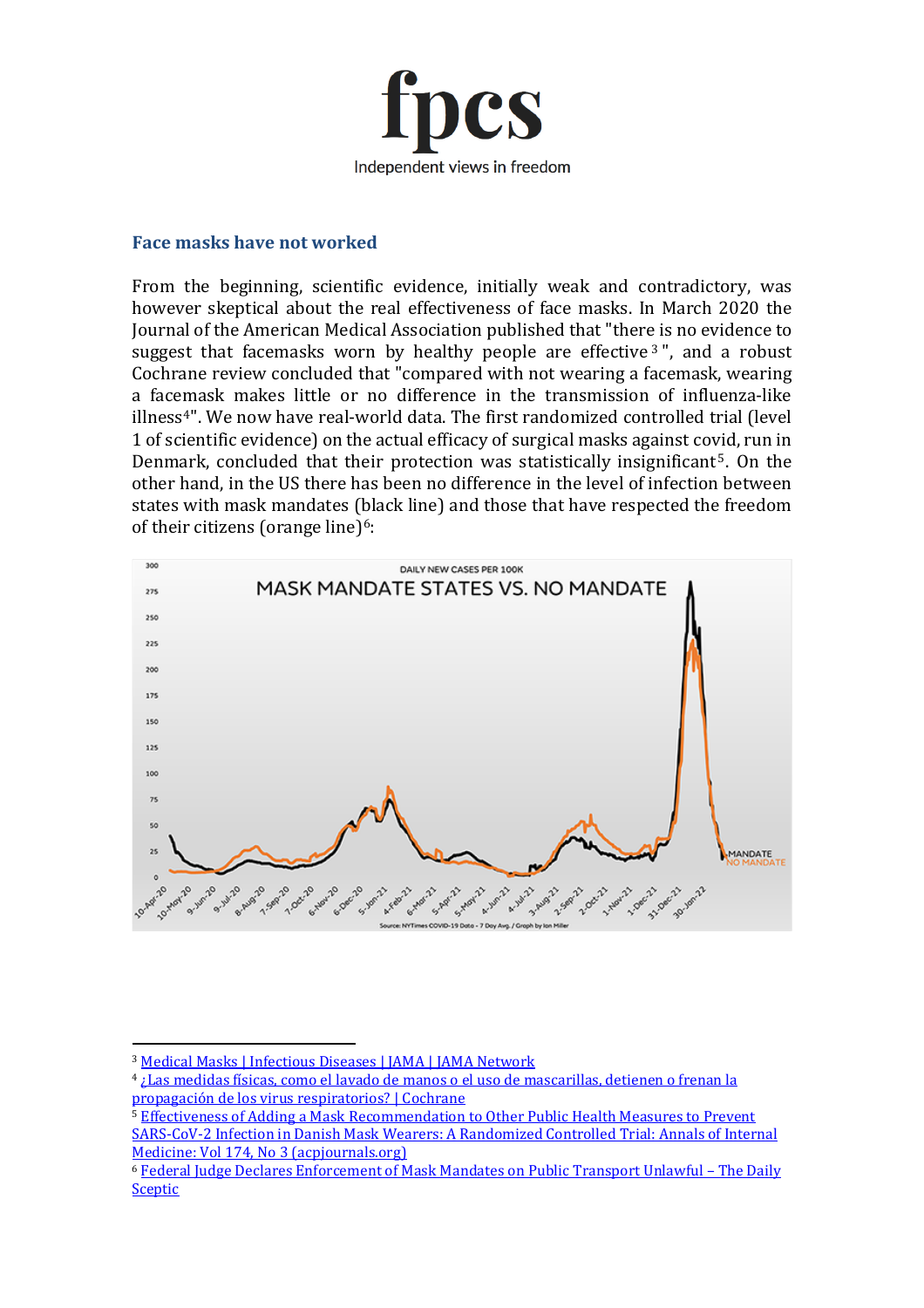

The obligation to wear masks was particularly inhumane for children, for whom covid is less dangerous than influenza[7](#page-2-0). It did not matter that the European health authorities themselves reiterated that "child-to-child transmission in schools is infrequent $8$ ", or that in Sweden, with schools operating normally, there was "not a single death in a school population of almost two million children<sup>[9](#page-2-2)</sup> and no higher relative risk for teachers than for the rest of the population<sup>[10"](#page-2-3)</sup>. The masks have not only damaged the physical and psychological health of the children, but have been epidemiologically useless. A recent study conducted in Catalonia with 600,000 children confirmed that mandatory masks in schools "were not associated with a lower incidence or transmission of SARS-CoV-2, suggesting that this intervention was not effective<sup>[11](#page-2-4)"</sup>. These data should shame our political leaders, who have had the school population suffocated for two academic years without the slightest concern for their physical or psychological well-being, a situation extrapolated to universities that have not hesitated to impose a regime of superstitious fear typical of the worst dystopia and that now use possibly illegal scare tactics to pressure their alumni to continue to wear masks in spite of the law.

### **The real causes of masks' mandates**

Beyond the mimicry that guides the political class when it does not know what to do, the imposition of masks has different causes, none of them scientific. In the UK, a group of psychologists denounced the intentionality of the terror tactics used to make the population accept unimaginable restrictions to their freedoms[12.](#page-2-5) Among them they mentioned the imposition of face masks, "a potent symbol of danger" that kept the population in a constant state of fear. Masks have also been the ideal tool to shift the responsibility for the epidemic to (initially centered, as you will recall, on the ineptitude of the authorities) to the citizen, so that if the virus continued to circulate it was the fault of those who did not comply with the rules. The masks also served the purpose of creating an illusion of control in the citizen ("it is in my power to do something"), making him naively believe that compliance guaranteed his health, despite the evidence. Masks did not offer security, but a sense of security. Hence, after two years of anguish, some people today contemplate with panic the possibility of taking the mask off, which shows that they do not need more masks,

<span id="page-2-0"></span><sup>7</sup> [Great Barrington Declaration \(gbdeclaration.org\)](https://gbdeclaration.org/)

<span id="page-2-1"></span><sup>8</sup> [COVID-19 and schools transmission \(europa.eu\)](https://www.ecdc.europa.eu/sites/default/files/documents/COVID-19-schools-transmission-August%202020.pdf)

<sup>&</sup>lt;sup>9</sup> [The Case Against Covid Tests for the Young and Healthy -](https://www.wsj.com/articles/the-case-against-covid-tests-for-the-young-and-healthy-11599151722) WSI

<span id="page-2-4"></span><span id="page-2-3"></span><span id="page-2-2"></span><sup>10</sup> [Open Schools, Covid-19, and Child and Teacher Morbidity in Sweden | NEJM](https://www.nejm.org/doi/full/10.1056/NEJMc2026670)

<sup>11</sup> [Unravelling the Role of the Mandatory Use of Face Covering Masks for the Control of SARS-CoV-2](https://papers.ssrn.com/sol3/papers.cfm?abstract_id=4046809)  [in Schools: A Quasi-Experimental Study Nested in a Population-Based Cohort in Catalonia \(Spain\)](https://papers.ssrn.com/sol3/papers.cfm?abstract_id=4046809) 

[by Ermengol Coma, Martí Català, Leonardo Méndez-Boo, Sergio Alonso, Eduardo Hermosilla, Enric](https://papers.ssrn.com/sol3/papers.cfm?abstract_id=4046809)  [Alvarez-Lacalle, David Pino, Manuel Medina-Peralta, Laia Asso, Anna Gatell, Quique Bassat, Ariadna](https://papers.ssrn.com/sol3/papers.cfm?abstract_id=4046809)  [Mas, Antoni Soriano-Arandes, Francesc Fina-Aviles, Clara Prats :: SSRN](https://papers.ssrn.com/sol3/papers.cfm?abstract_id=4046809)

<span id="page-2-5"></span><sup>&</sup>lt;sup>12</sup> [State of fear: how ministers 'used covert tactics' to keep scared public at home \(telegraph.co.uk\)](https://www.telegraph.co.uk/news/2021/04/02/state-fear-ministers-used-covert-tactics-keep-scared-public/?li_source=LI&li_medium=liftigniter-rhr)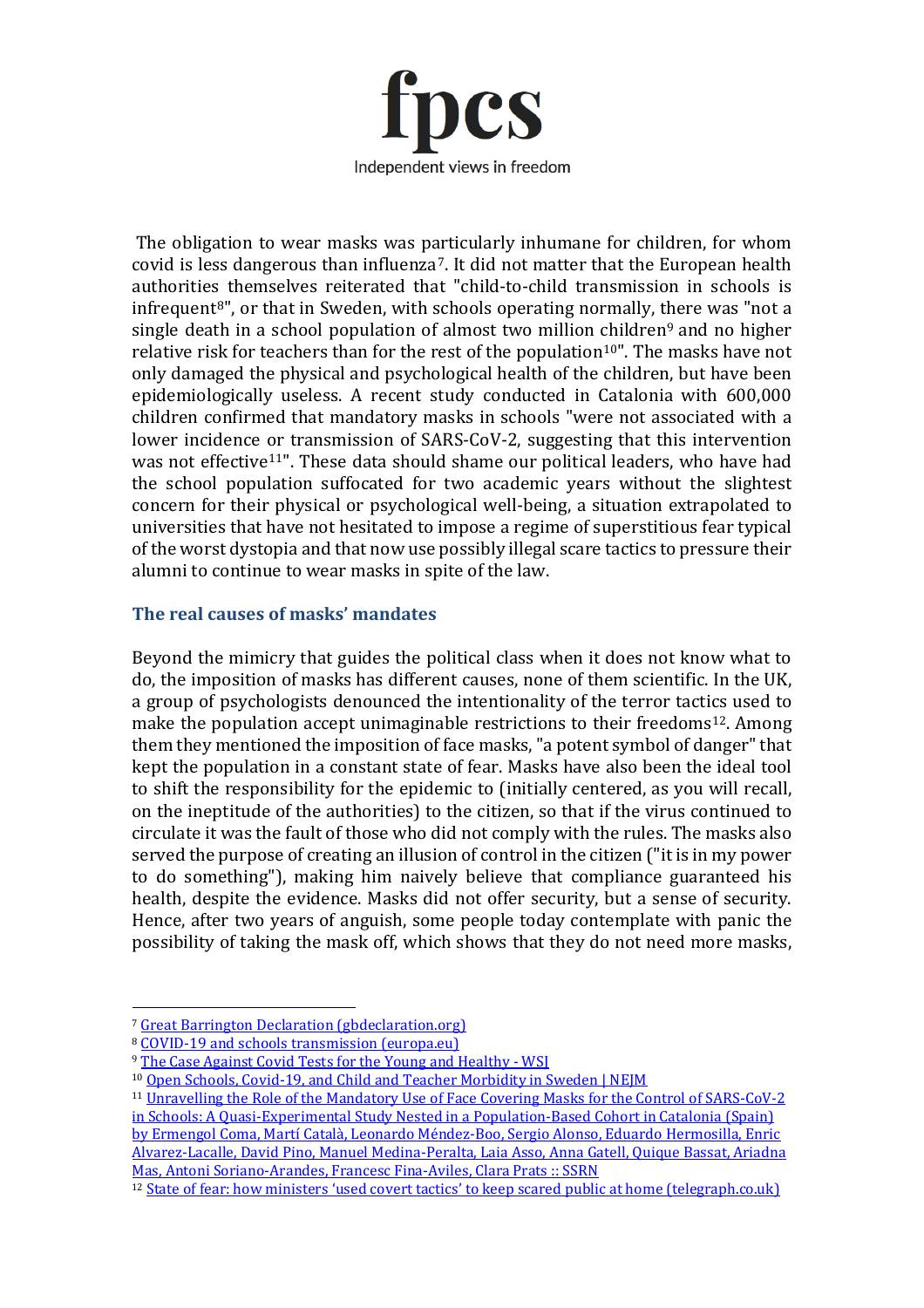

but psychological help. Indeed, the constant media campaign of terror has provoked in part of the population mental pathologies that will not easily subside.

## **Back to life without fear**

"The antidote to fear is knowledge," wrote Ralph Waldo Emerson. Indeed, the media terror campaign was based from the outset on the repetition of fallacies that were not supported by data or science and were designed to keep the population lost in a fog of ignorance and crippled by panic. Naturally, this terror campaign defended the interests of the political-media-pharma conglomerate: politicians could more easily impose their tyranny on a terrified population, the media sold their sensationalism, and big pharma was able to push its vaccines and gene therapies on the entire population and not only on those for whom the covid could become serious. Indeed, the first fallacy was to make people believe that covid was a very dangerous disease for everyone. However, practically from the beginning of the epidemic it was known that covid was only potentially serious for a minority of the population determined by age and comorbidities, while for the rest it was statistically mild. Even with the first variants, more severe than the current ones, the survival rate was very high: more than 96% of those over 70 years of age, 99,7% of those aged 50-70 years and more than 99.99% of those under 50 survived covid<sup>13</sup>. And if you were healthy and did not suffer from diabetes, heart disease, obesity or hypertension, the risk of dying from covid was so reduced that it became a negligible probability for a vast majority of the population. These were the real data, concealed by the political-mediapharma contumacy.

Likewise, for the obvious purpose of selling more vaccines, natural immunity was scandalously ignored for the first time in history despite the fact that it was known that those who had passed the covid, even in a mild form, had a very long-term natural immunity at all levels of defense: mucosal (IgA), humoral, cellular, and even sterilizing immunity [14](#page-3-1) . Natural immunity was far superior to that produced by vaccines [15](#page-3-2) , so that, in case of contact with the virus again, there would be no symptoms or very mild ones. The most recent study on natural immunization corroborates these data, as it concludes that the rate of reinfection in those who passed covid with the alpha and delta variants was only 0.73% for adults and 0.21%

<span id="page-3-0"></span><sup>&</sup>lt;sup>13</sup> Superstition and science in the covid - [Fernando del Pino Calvo-Sotelo \(fpcs.es\)](https://www.fpcs.es/en/superstition-and-science-in-the-covid/)

<span id="page-3-1"></span><sup>14</sup> A. Mantovani, El Mundo, April 15, 2020; Q. Long et al., Nature, April 29, 2020; L. Ni et al., NCBI, May 3, 2020; A. Wajnberg et al., medRxiv.org (May 5, 2020); N. Le Bert et al., Nature (July 15, 2020); S. Burgess et al., BMJ (September 3, 2020); M.W. Russell et al., Frontiers in Immunology (November 30, 2020); D.S. Kim et al., Frontiers in Immunology (December 9, 2020)

<span id="page-3-2"></span><sup>15</sup> Frontiers | Will SARS-CoV-2 Infection Elicit Long-Lasting Protective or Sterilising Immunity? [Implications for Vaccine Strategies \(2020\) | Immunology \(frontiersin.org\)](https://www.frontiersin.org/articles/10.3389/fimmu.2020.571481/full)